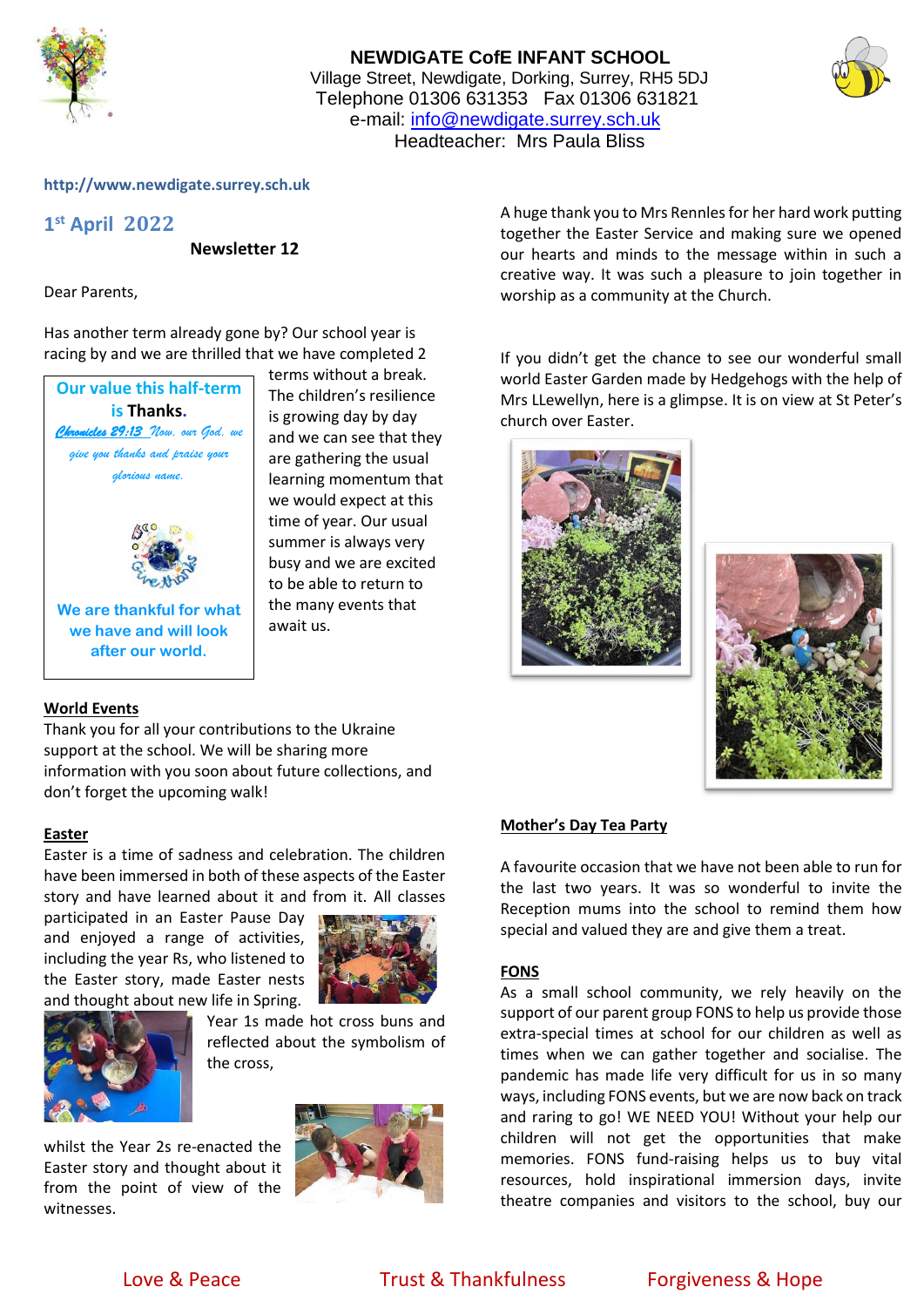summer ice cream end of year treat and so much more! Please let us know if you can offer us support or team up as a partnership or group to take this on. Our school vision includes doing 'A Lot from a Little', so help us take on the challenge of keeping this group active and making a valuable contribution to the school. We will be sending you a flier shortly reminding you what it is all about.

### **COVID**

Given the changes to our approach to Covid, we no longer need to stagger our starting times at the start of the day so from the start of the summer term; **please can all Reception children in Hedgehogs Class arrive at the school at our usual starting 8.50 a.m.** We appreciate that it may take a few weeks for families to get used to this new routine, but it is important that we return to our previous arrangements and maximise our learning time. We would really appreciate it if you could get your children here as close to 8.50 as possible.

Once again we have entered a new phase of the pandemic response and have today received new brief guidance that comes into effect as of today, 1<sup>st</sup> April 2022.

- *adults with the symptoms of a respiratory infection, and who have a high temperature or feel unwell, should try to stay at home and avoid contact with other people until they feel well enough to resume normal activities and they no longer have a high temperature*
- *children and young people who are unwell and have a high temperature should stay at home and avoid contact with other people. They can go back to school, college or childcare when they no longer have a high temperature, and they are well enough to attend.*
- *adults with a positive COVID-19 test result should try to stay at home and avoid contact with other people for 5 days, which is when they are most infectious. For children and young people aged 18 and under, the advice will be 3 days.*

We continue to move away from using LFD tests in general. Regular lateral flow testing will only take place in high risk groups and PCR tests will only be used for hospital patients and high-risk people or settings. We will make no changes to our risk assessment and will continue to use the same protective measures we have used for some time as we are aware that cases remain high.

**Take care and have a wonderful Easter break.**

**Paula Bliss (Headteacher)**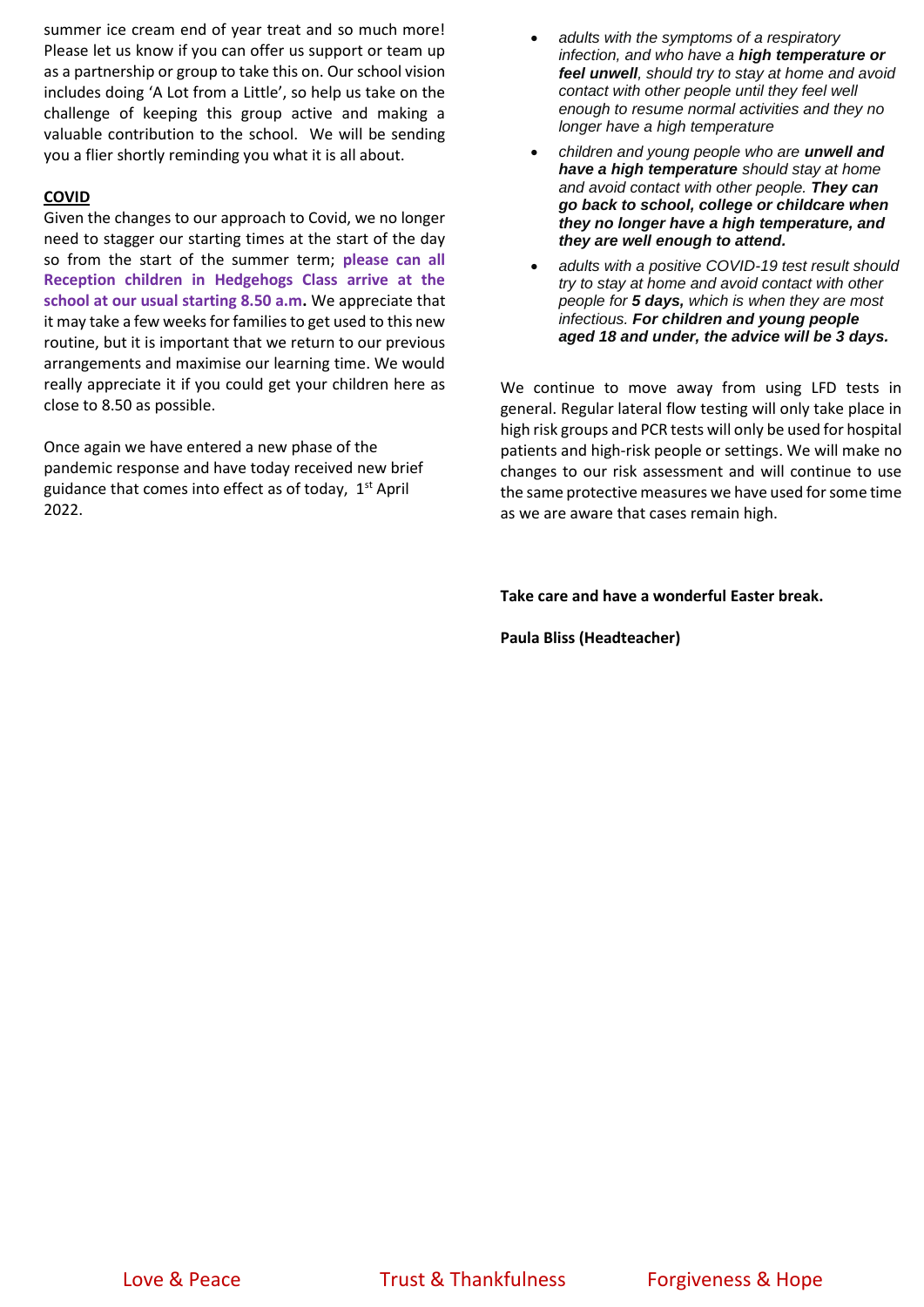INSET days – Wednesday 1st Sept, 22nd October, 4th January 2022, 21st February 2021, Friday 22nd July. Thursday 21<sup>st</sup> July is our additional holiday in lieu of the Queen's Platinum Jubilee

## **DATES – SPRING TERM 2022**

Term dates – Tuesday,  $4^{th}$  January 2022– Friday,  $1^{st}$  April 2022 Half term dates – Monday  $14<sup>th</sup>$  – Friday  $18<sup>th</sup>$  February INSET Day 4th January 2022 INSET Day – 21st February 2022

## Diary Dates for Spring Term

- 03.02.22 Phonics Forum for parents "Phonics Screening Check What you need to know to be successful!" 9am (Yr 1)
- 07.02.22 Multi -skills Sports event at the Ashcombe school Year 1
- 11.02.22 Break up for half term
- 21.02.22 **INSET Day**
- 22.02.22 Back to School
- 24.02.22 SATS Talk Yr 2 (5pm via Zoom)
- 03.03.22 World Book Day Children dress as their favourite book character
- 09.03.22 Late Parents' Evening (5.30-8.00pm)
- 16.03.22 Early Parents' Evening (3.30-6.00pm)
- 25.03.22 Mothers' Day Tea Party for Yr R 9am in School Hall
- 31.03.22 Easter Service 2pm, all parents welcome
- 01.04.22 Easter Bonnet Parade directly after bell, parents to Hall. Wear your hats!
- 01.04.22 Last Day of Term Break up at 2pm
- **19.04.22 Back to School – Summer Term**

## **DATES – SUMMER TERM 2022**

Term dates – Tuesday  $19<sup>th</sup>$  April – Friday, 22 July

May Bank Holiday – Monday 2 May

Half term dates – Monday, 30 May – Friday 3 June

INSET days –Thursday 21 July (Platinum Jubilee) & Friday 22 July

MONTH OF MAY – KS1 Tests – NO HOLIDAY FOR YEAR 2 WILL BE AUTHORISED

## **Diary Dates for Summer Term**

- 19.04.22 Back to School
- 26.04.22 Class Photos
- May 2022 KS1 tests for Yr2 commence ( see above note re: holidays)
- **02.05.22 Bank Holiday**
- 20.05.22 'Share a pencil' day
- 25.05.22 Year 1 & 2 Trip to Guildford Cathedral
- 27.05.22 Break up for half term ( Queens Platinum Jubilee)
- 06.06.22 Back to School Art Jubilee celebration activity



*In God's Hands We Learn and Grow*